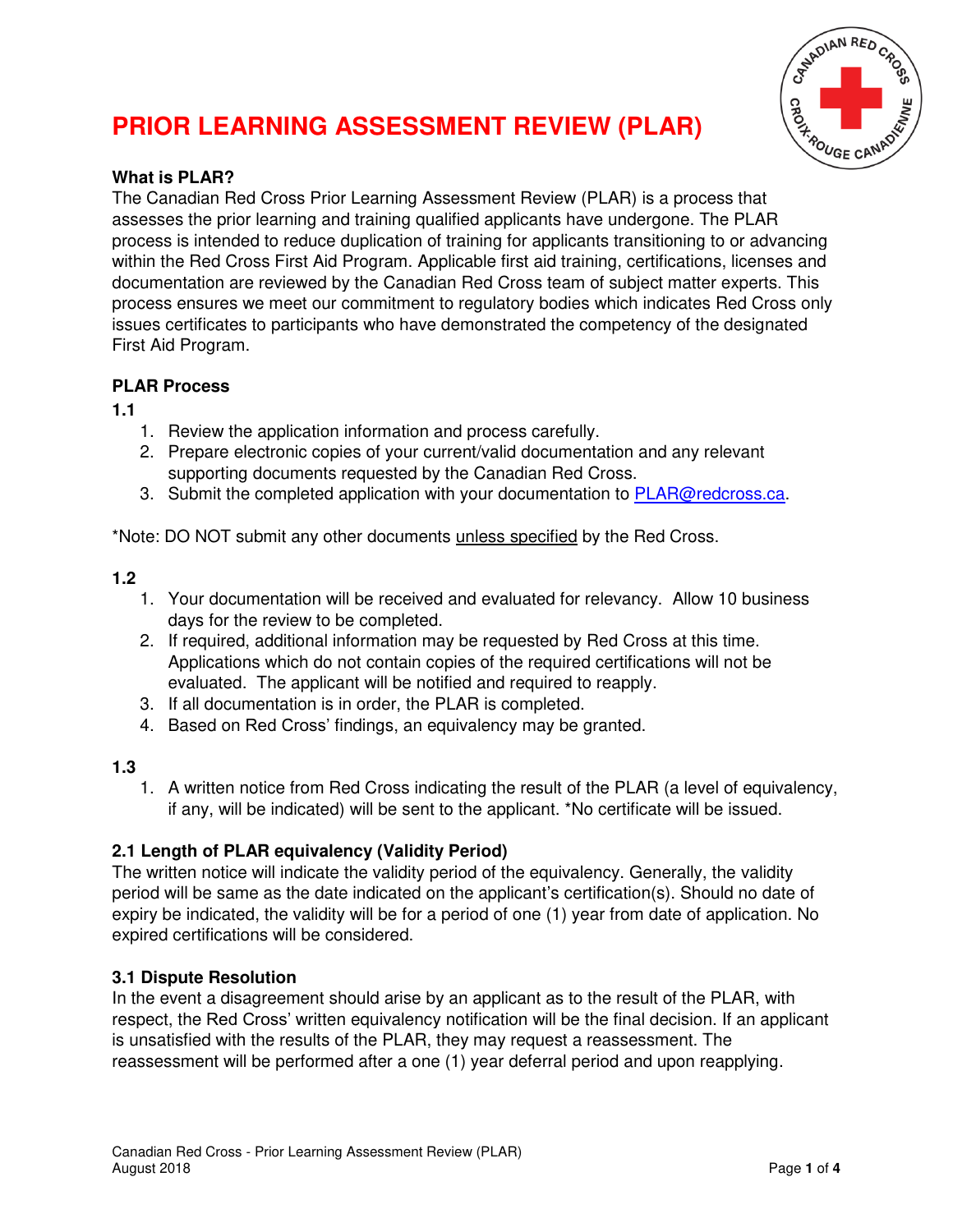#### **4.1 Privacy of Applicant's Documentation**

All documentation submitted will be for the specific applicant's PLAR process. Any and all documents submitted electronically will be erased at the cessation of the PLAR. Red Cross' privacy policy related to confidentiality will apply.

#### **Prior Learning Assessment Review - Terms**

*The applicant agrees and states:* 

- 1. This PLAR request has been made solely for the purposes of equivalency with the Canadian Red Cross First Aid Program. They, the applicant, respectfully request that the Red Cross reviewer(s) evaluate the submitted: first aid certification(s), professional EMS licenses, and any supporting documents requested.
- 2. All applicable supporting documentation is enclosed or attached.
- 3. We also acknowledge this PLAR, if approved, is valid for a period of one year from the date of original submission.
- 4. The applicant understands that once the evaluation has been completed, there is a oneyear waiting period before the applicant is able to submit another request containing the same certifications.
- 5. It is also understood, and agreed to, that the PLAR, and/or the results may be revoked at any time by the Red Cross should it be necessary to maintain a legislative or regulatory requirement, internal program standard requirement, Red Cross quality assurance standard, or due to unprofessional conduct of the applicant. All notifications will be in writing.
- 6. It is also understood and agreed to that upon request, the applicant will allow the Red Cross reviewer or their designate(s) unrestricted access to assess the training records (incl. all examinations), continued medical education documentation, and licensing files, without compromising applicant confidentiality, all for the purpose of the PLAR and maintaining continuous quality assurance. Reviews may include but are not limited to: site visits, communication to applicable training staff, documentation review, provider and Instructor competency, proof of licensure (if applicable) and proof of certification.

#### **Required Documents for PLAR process**

*Must submit each document indicated or requested. Failure to do so will result in cessation and rejection of PLAR application.* 

- Proof of current certification(s)
- Proof of current professional EMS licences (if applicable, by licensing agency)
- Proof of medical responder training applicable to level of provider, including electronic versions of curriculum, duration, frequency, and outcomes
- Additional documentation may be requested

#### **Closing**

All parties agree that this PLAR and the terms within are reasonable, valid and enforceable, and if approved, shall survive the review and become the terms of the PLAR. It is also agreed, that the applicant(s) will be notified in writing of the decision by the Red Cross reviewer or designate.

It is also agreed that, should any disagreement or dispute arise, all involved will make reasonable attempt to find a resolve through friendly consultation. Notwithstanding, the Red Cross maintains section 3.1 of the review request should there be no resolve.